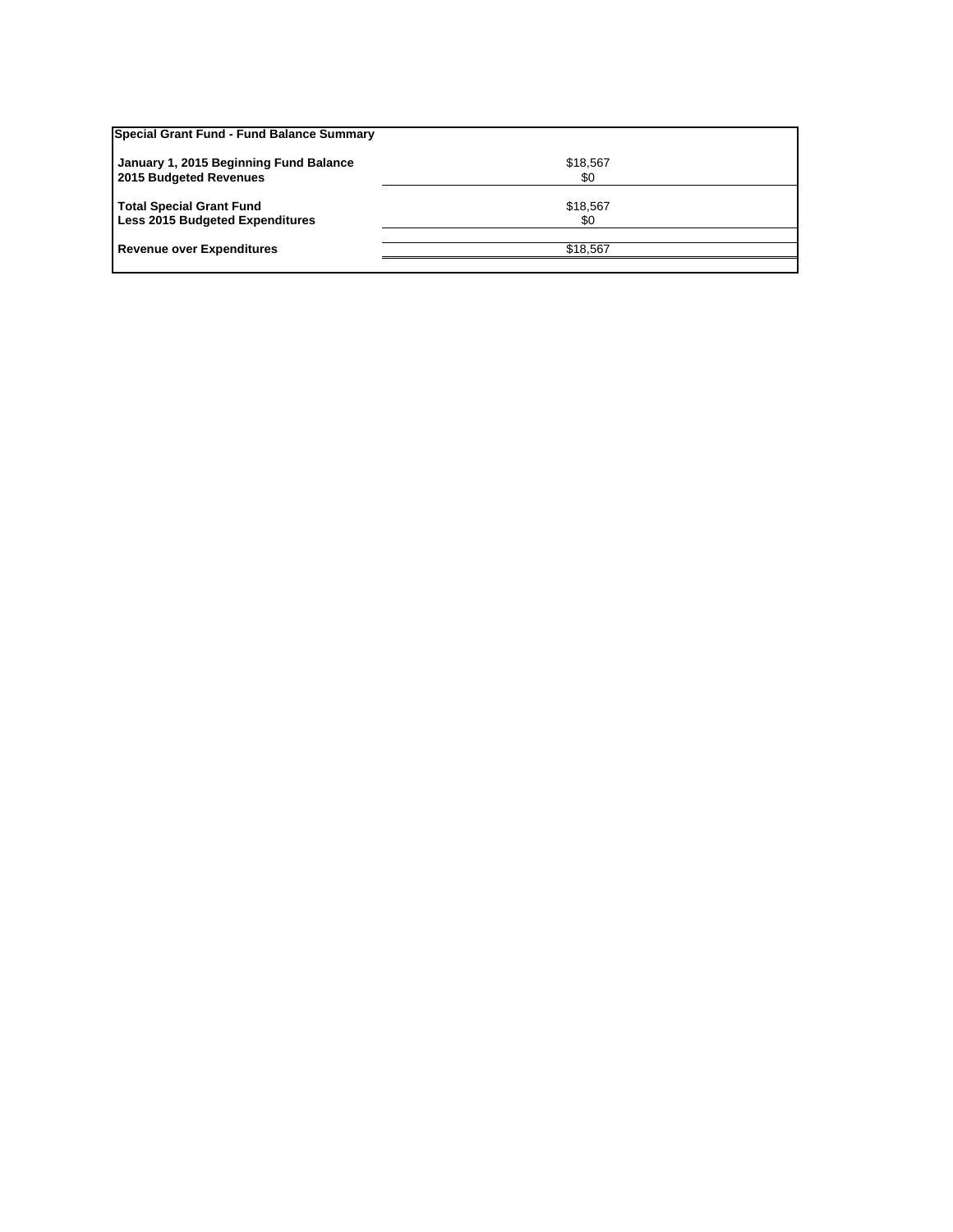## OUR A Y COUNTY REVENUE & EXPENSE REPORT - UNAUDITED

AS OF: JANUARY 1ST. 2015

## 690-SPECIAL GRANT ADMIN

FINANCIAL SUMMARY

|                     | <b>CURRENT</b><br><b>BUDGET</b> | <b>CURRENT</b><br>PERIOD | YEAR TO DATE<br><b>ACTUAL</b> | <b>BUDGET</b><br><b>BALANCE</b> | % OF<br><b>BUDGET</b> |
|---------------------|---------------------------------|--------------------------|-------------------------------|---------------------------------|-----------------------|
| REVENUE SUMMARY     |                                 |                          |                               |                                 |                       |
| EXPENDITURE SUMMARY | 清清日常成熟培育加班研究社                   |                          |                               | 日数恶邪病百生身痛                       | <b>最適能重要量</b> 2       |
|                     | --------------                  |                          | <b>Bar mit</b>                |                                 |                       |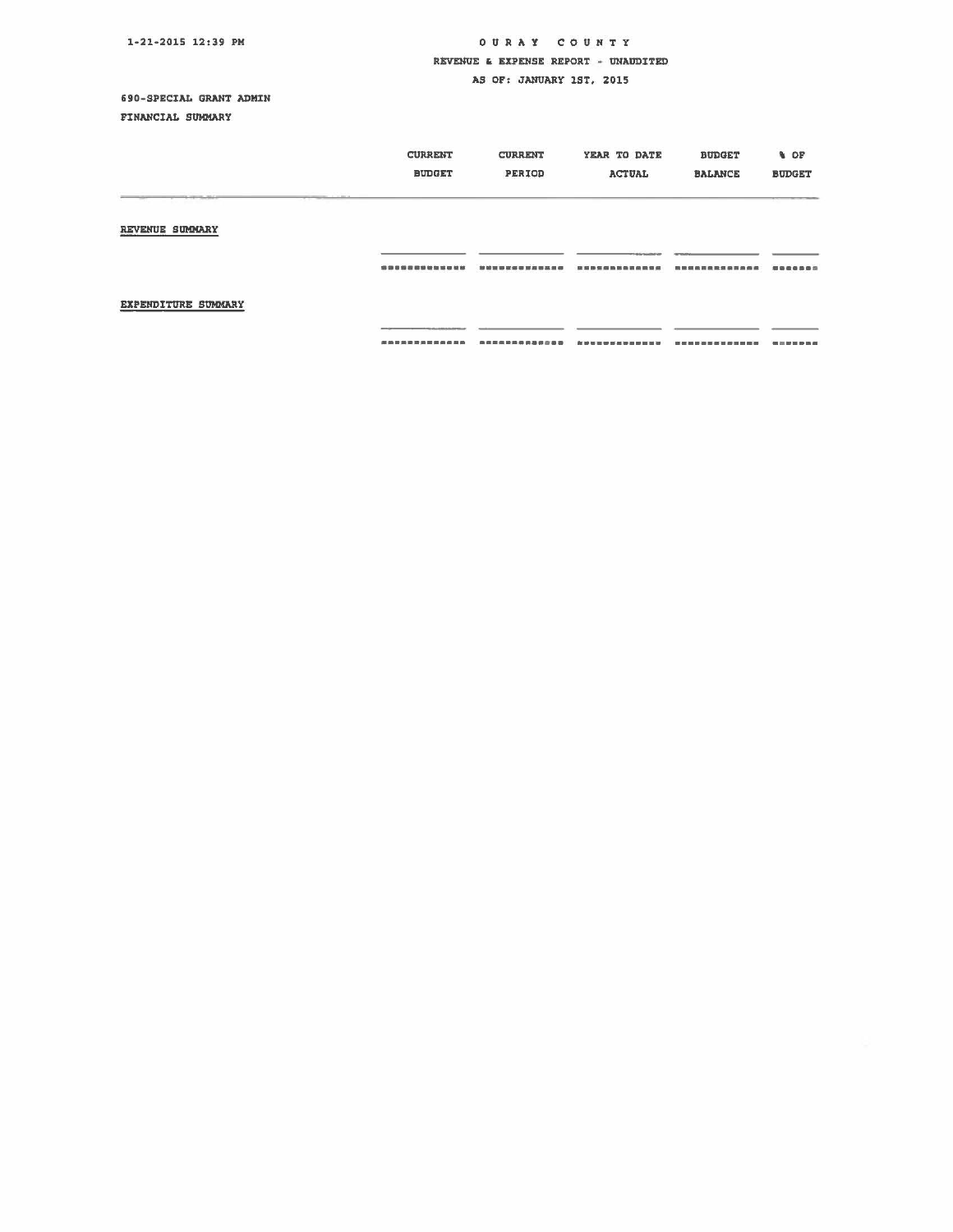1·21·2015 12:58 PM

OURAY COUNTY PAGE: 1

BODDET REPORT

AS OP, JANUARY 1ST, 2015

## 690-SPECIAL GRANT ADMIN

|  | <b>REVENUES</b> |  |
|--|-----------------|--|
|  |                 |  |

| REVENUES                            |               |               |               |                   |
|-------------------------------------|---------------|---------------|---------------|-------------------|
|                                     | 2013          | 2014          | 2014          | 2015              |
|                                     | <b>ACTUAL</b> | <b>BUDGET</b> | <b>ACTUAL</b> | <b>BUDGET</b>     |
|                                     |               |               |               |                   |
|                                     |               |               |               |                   |
| OTHER ADMINISTRATION                |               |               |               |                   |
| REIMBURSEMENT                       |               |               |               |                   |
| <b>TOTAL</b>                        |               |               |               |                   |
| <b>STATE GRANTS</b>                 |               |               |               |                   |
| 000-6706 VOYAGER GRANT (State)      | 30,759.16     | 0.00          | 0.00          | 0.00              |
| TOTAL STATE GRANTS                  | 30,759.16     | 0.00          | 0.00          | 0.00              |
| FEDERAL GRANTS                      |               |               |               |                   |
| 000-6771 ALL HAZARDS PLANNING GRANT | 38, 912.52    | 0.00          | 0.00          | 0.00              |
| TOTAL FEDERAL GRANTS                | 38, 912.52    | 0.00          | 0.00          | 0.00              |
| OTHER SOURCES/USES                  |               |               |               |                   |
| 000-6991 FUND BALANCE TRANSFER      | 3,083.34      | 0.00          | 0.00          | 0.00              |
| TOTAL OTHER SOURCES/USES            | 3,083.34      | 0.00          | 0.00          | 0.00              |
| TOTAL OTHER ADMINISTRATION          | 72,755.02     | 0.00          | 0.00          | 0.00              |
|                                     |               |               |               | <b>00 00 00 m</b> |
|                                     |               |               |               |                   |
| TOTAL REVENUES<br>***               | 72,755.02     | 0.00          | 0.00          | 0.00              |
|                                     |               |               |               |                   |